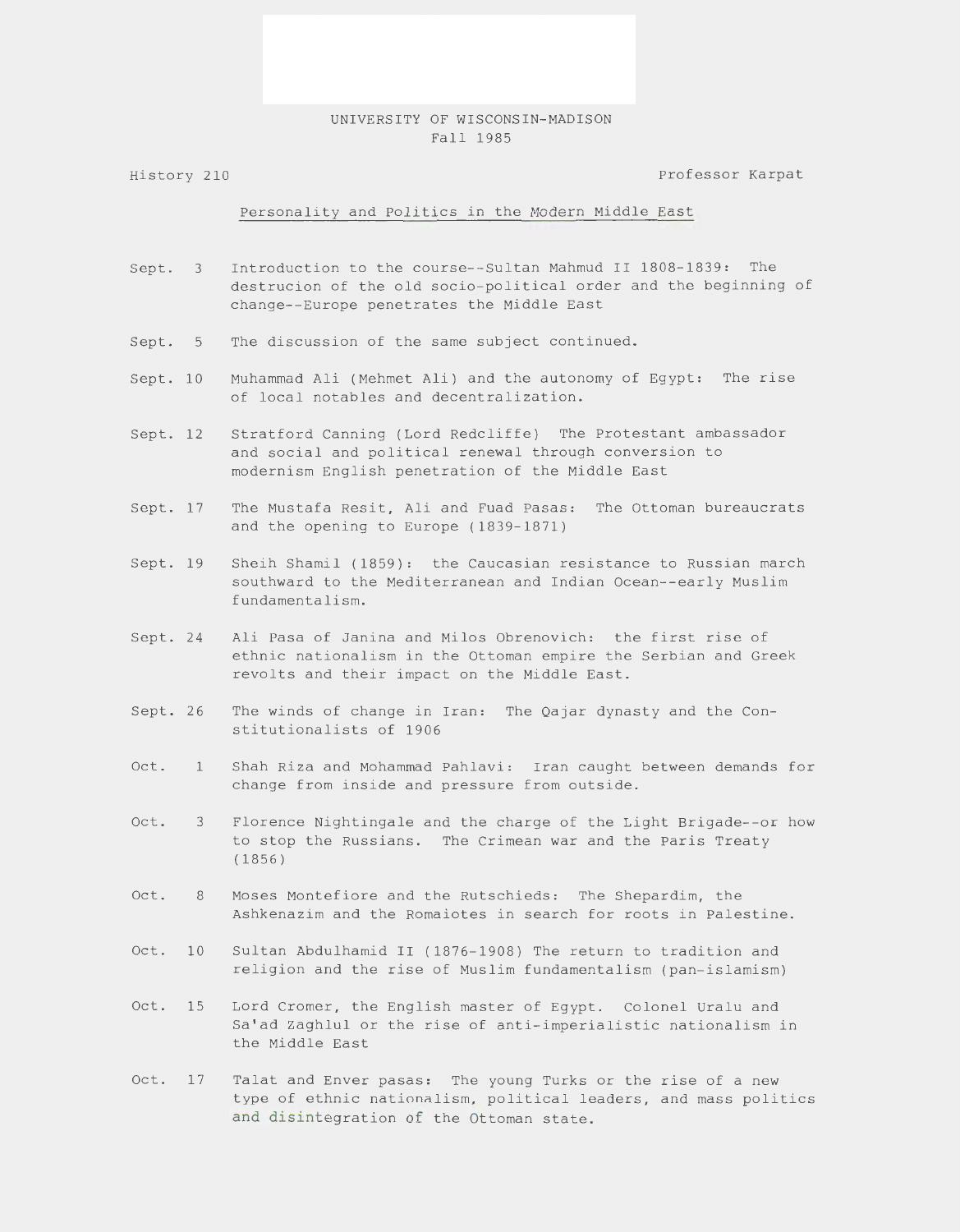- Oct. 22 Abdulaziz ibn Saud and Sharif Hussein of Mecca: The struggle for the mastery of the Arabic Peninsula and the establishment of an Arab Kingdom.
- Oct. 24 Mustafa Kemal (Ataturk) The Turkish struggle for independence and nationhood modernization and secularism.
- Oct. 29 T. Herzel, C. Waizman and Ben Gurion: The Zionists, the national home for the Jews and Israel.
- Oct. 31 King Faruk of Egypt and Abdul Gamal Nasser: Pan Arabism, Socialism
- Nov. 1 Mid-term exam (The mid-term exam may be moved to Oct. 31. The class will be informed in due time. )
- Nov. Yasir Arafat: The leader of the PLO and of Palestinians--The search for a homeland.
- Nov. 7 Anwar Sadat and Menahen Begin: The implacable enemies at Camp David and the conclusion of the first peace treaty between Israel and an Arab nation.
- Nov. 12 Hassan al-Banna and Mustafa Sibai: The first international Muslim fundamentalist movement of the 20th century.
- Nov. 14 Adnan Menderes: The revolution of the Middle classes in Turkey and the establishment of the parliamentary democracy.
- Nov. 19 The Syrian-Lebanese-Israeli triangle: Assad of Syria, Gemayel, Janbulat and N. Berri of Lebanon and Sharon of Israel--The Middle East political genius and blunder and mavericks at their best.
- Nov. 21 Same
- Nov. 26 Ayatullah Khomeini: The rise of a new type of Muslim fundamentalism and the end of monachy in Iran.
- Nov. 28 Emirate, The Sheiks of the Gulf: Kuwait the Sabaghs, United Arab
- Dec. 3 Oman (Sultan Kabus) Yemen Saddam Huseyn of Iraq: A great future leader or a shortsighted dictator; the undeclared Iraqi-Iran war
- Dec. 5 S. Peretz and I. Shamir: The ideological transformation of Israel or the struggle of social democracy and orthodoxy. Is Israel becoming finally Middle Eastern?
- Dec. 10 Regan, Kruschev and Gorbachey in the Middle East, or how the personalities of the Great Power leaders affect the political fate of the area